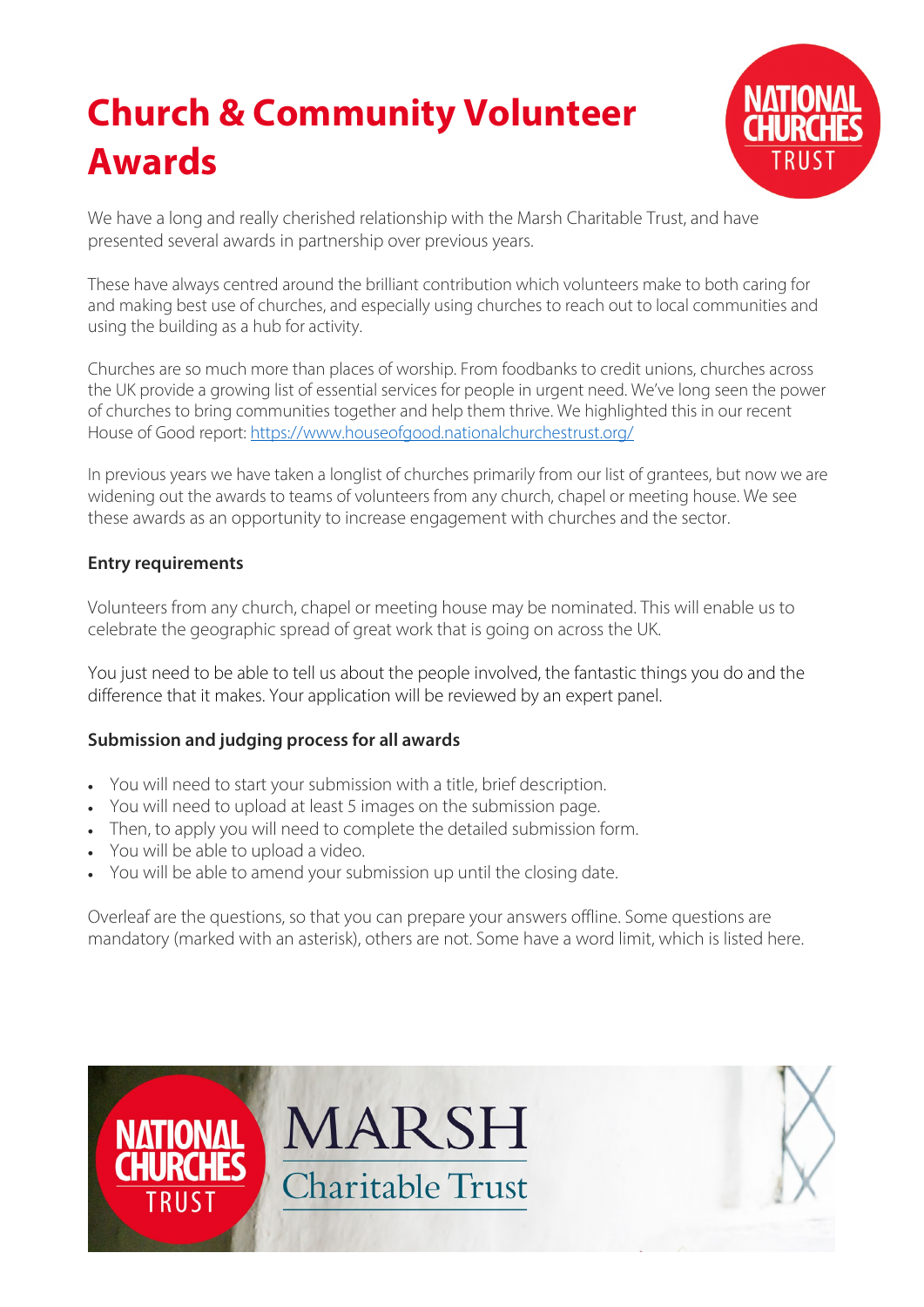# **Church of the Year**

We, together with our partners, want to see amazing churches that are open and available for use.



Vibrant and valued churches are open for worship and well supported, have effective maintenance and engage well with volunteers. They offer a warm welcome to visitors, offer great spaces for community activities, and tell their stories in brilliant ways. This is what makes churches sustainable. You might not be there yet, but we want to hear how you are doing. For the first time ever, we will announce a 'Church of the Year'. We are looking for brilliant churches which are open, well cared for, have the necessary facilities, and engage with visitors from far and wide.

If you would like your church to be considered for 'Church of the Year' please tell us what makes your church special.

You can find the form to submit your entry here: <https://www.zealous.co/nationalchurchestrust/opportunity/Church-Community-Volunteer-Awards/>

## **Questions**

- Name of church or chapel \* (15 word limit)
- Address of church or chapel \* (150 word limit)
- Postcode of church or chapel \* (5 word limit)
- Name and phone number of a contact at the church \* (75 word limit)
- Denomination \* (5 word limit)
- Is the building listed \* (yes/no)
- If the building is listed, please state the grade

Tell us about your church. What's your ethos and what's important to you? \* (150 word limit)

Tell us about the team of volunteers you'd like to nominate for this award? \* (250 word limit)

How do you encourage people to get involved and engage? \* (250 word limit)